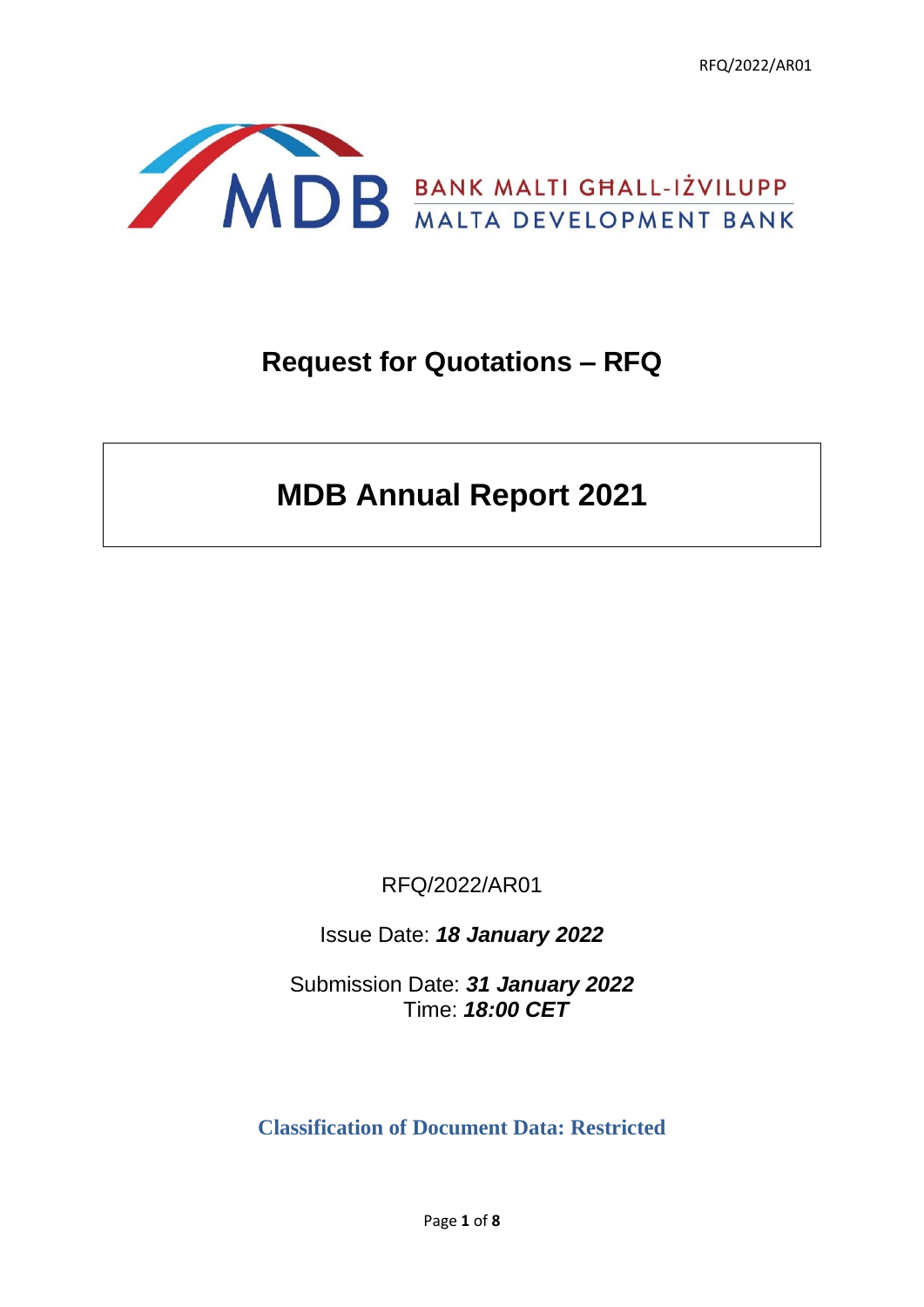## 1 GENERAL INFORMATION

#### 1.1 Purpose

- 1.1.1 The Malta Development Bank (herein referred as "MDB" or the "Bank") performs a promotional role in line with public policy with the objective to contribute towards sustainable economic development that benefits the Maltese people in areas including private sector development, skills and technology, infrastructure development, green economy and community services.
- 1.1.2 The MDB is currently seeking to acquire services for the design/formatting, printing, publication and photos for the Bank's Annual Report for the year 2021.

## 2 SUBMISSION OF PROPOSAL

2.1.1 The Bank is the point of contact for this RFQ. Please refer any queries to:

Procurement Officer **Malta Development Bank**  Triq Il-Papa Piju V, Valletta, VLT 1041, Malta.

Telephone: 2226 1713 Email: [procurement@mdb.org.mt](mailto:procurement@mdb.org.mt)

- 2.1.2 Any requests for clarifications will only be entertained if received by **Wednesday, 26 January 2022 at 18:00 CET** on [procurement@mdb.org.mt.](mailto:procurement@mdb.org.mt)
- 2.1.3 Any RFQ addenda/updates by the MDB will be circulated by email from [procurement@mdb.org.mt.](mailto:procurement@mdb.org.mt)
- 2.1.4 All the documentation shall be submitted by **Monday, 31 January 2022 at 18:00 CET** on **[procurementproposals@mdb.org.mt.](mailto:procurementproposals@mdb.org.mt)**
- 2.1.5 Applicants are to quote the reference number of this request for quotation in all correspondence.
- 2.1.6 Proposals shall include the final price, including the delivery to the Bank's premises, the delivery date, the ESPD Form as well additional information that will allow MDB to evaluate the proposal according to the defined Evaluation Award Criteria.
- 2.1.7 Late submissions will not be accepted. Evaluation of the quotations received will take place after Monday, 31 January 2022 at 18:00 CET. All submissions will be dealt with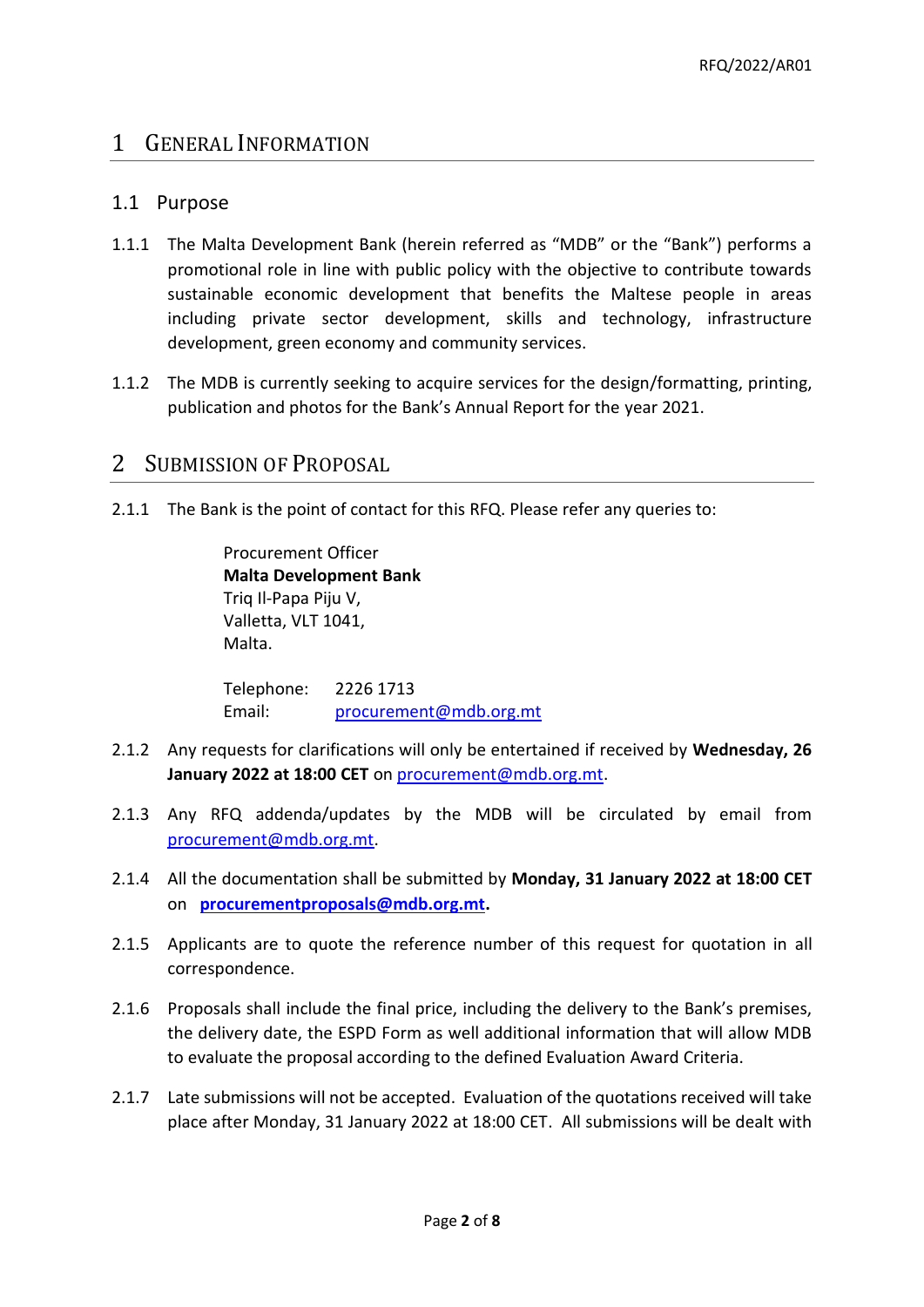in strictest confidence.

## 3 GENERAL CONDITIONS

- 3.1.1 The Bank shall award the Quotation on the basis of the most economically advantageous proposal in terms as indicated in the paragraph 2.3.4 Evaluation Award Criteria.
- 3.1.2 The Bank may in its absolute discretion change, as deemed necessary in view of circumstances, the basis of, or the procedure of the RFQ process;
- 3.1.3 The Bank reserves the right to extend the closing date and to cancel the RFQ and evaluation process at any stage. The Bank shall inform all the prospective applicants without being liable for any costs and damages including, without limitation, damages for any loss of profits, in any way connected with the cancellation of the request for quotation.
- 3.1.4 The Bank reserves the right to reject a proposal which appears to be priced abnormally low in relation to the Services to be provided. The Bank reserves the right to request further clarification, documentary evidence, explanation or elaboration in writing on any aspect of the application or declarations made.
- 3.1.5 The Bank reserves the right to reject or disqualify a proposal if:
	- a. the Applicant fails to comply fully with the requirements of the RFQ and the information given at the time of proposal is incomplete, or additional requested information is not provided;
	- b. the Applicant is guilty of a serious misrepresentation in supplying any information required in this document and/or in relation to this or any past proposals;
	- c. the Applicant has, directly or indirectly, engaged in Corruptive, Fraudulent, Collusive or Obstructive practices in competing for the RFQ in question;
	- d. there is a change in identity, control, financial standing, or other factor impacting on the selection and/or evaluation process affecting the Applicant.
- 3.1.6 In addition, since the Bank has a zero tolerance towards the commission of fraud, a proposal shall also be rejected if the Applicant fails to commit itself through a signed anti-fraud declaration in the form contained in Annex I.
- 3.1.7 If the Bank becomes or is made aware, after award of the Project, that an Applicant failed to comply with any of the requesting criteria, the Bank is entitled to terminate the contract without prior notice. The MDB reserves the right to claim payment from the non-compliant Applicant of any damages, loss and expenses incurred as a result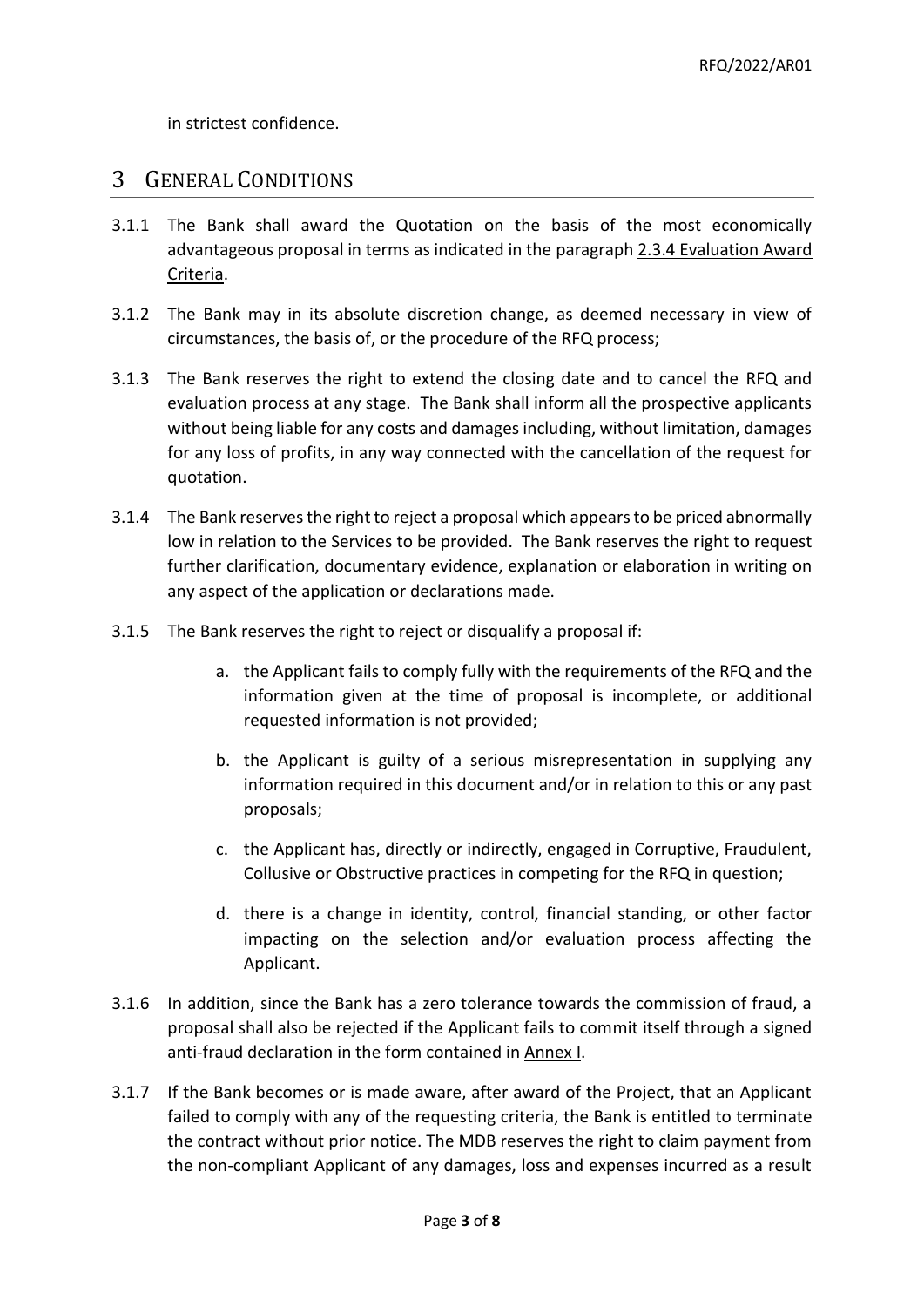of the termination.

- 3.1.8 Subcontracting and awarding this RFQ in Lots may be accepted after seeking the Bank's prior written consent.
- 3.1.9 The Bank draws the attention of prospective Applicants to the conditions concerning employment in Malta and the obligation to comply with all regulations, rules or instructions concerning the conditions of employment of any class of employee. Successful Applicants may also be requested to submit a certified Jobsplus list of personnel employed by them.
- 3.1.10 The Bank may, notwithstanding any provision to the contrary in this RFQ, publicise or otherwise disclose, to any third party, information regarding the contract, the identity of Applicants (including details of their respective members), the RFQ process, or the award of Services (including, without limitation, details of costs and fees) at any time.

### 3.2 GDPR and Freedom of Information Compliance

- 3.2.1 The MDB is subject to the provisions of the Freedom of Information Act as well as other legislation governing access to information. Therefore, where Applicants consider any information that they provide in the course of this RFQ process to be commercially sensitive or confidential in nature, they should identify that information as "commercially sensitive" or "confidential" and specify the applicable reasons. The nature of the documentation may then be taken into account by the MDB in considering requests (if any) for access to such information under the Freedom of Information Act or other applicable law. Applicants should note that on conclusion of a contract for the services that are the subject-matter of this competition, a right of access to the contract and associated documents will be available to the extent required by the Freedom of Information Act 2014 or other applicable law.
- 3.2.2 The submission of any Personal Data (including any personal data contained in any curriculum vitae) ("Personal Data") shall be provided by the Applicant for the use by the MDB of that Personal Data for the purpose of evaluating the proposals and in performance of arising contractual obligations. Once it obtains any Personal Data, the MDB will act as data controller of such data and will retain it for (a) in respect of an unsuccessful applicant, up to one year following completion of the appointment of the successful applicant and (b) in respect of a successful applicant, up to seven years following completion of the Services. An Applicant may exercise his/her rights in connection with the processing of his/her personal information by MDB by contacting the DPO by email at [dpo@mdb.org.mt.](mailto:dpo@mdb.org.mt) For further information in relation to how the MDB processes personal data, including an individual's various rights under data protection law and details of how to contact the MDB, please refer to the MDB's Privacy Notice which is available at: [https://mdb.org.mt/en/home/Pages/Privacy-](https://mdb.org.mt/en/home/Pages/Privacy-Notice.aspx)[Notice.aspx](https://mdb.org.mt/en/home/Pages/Privacy-Notice.aspx) .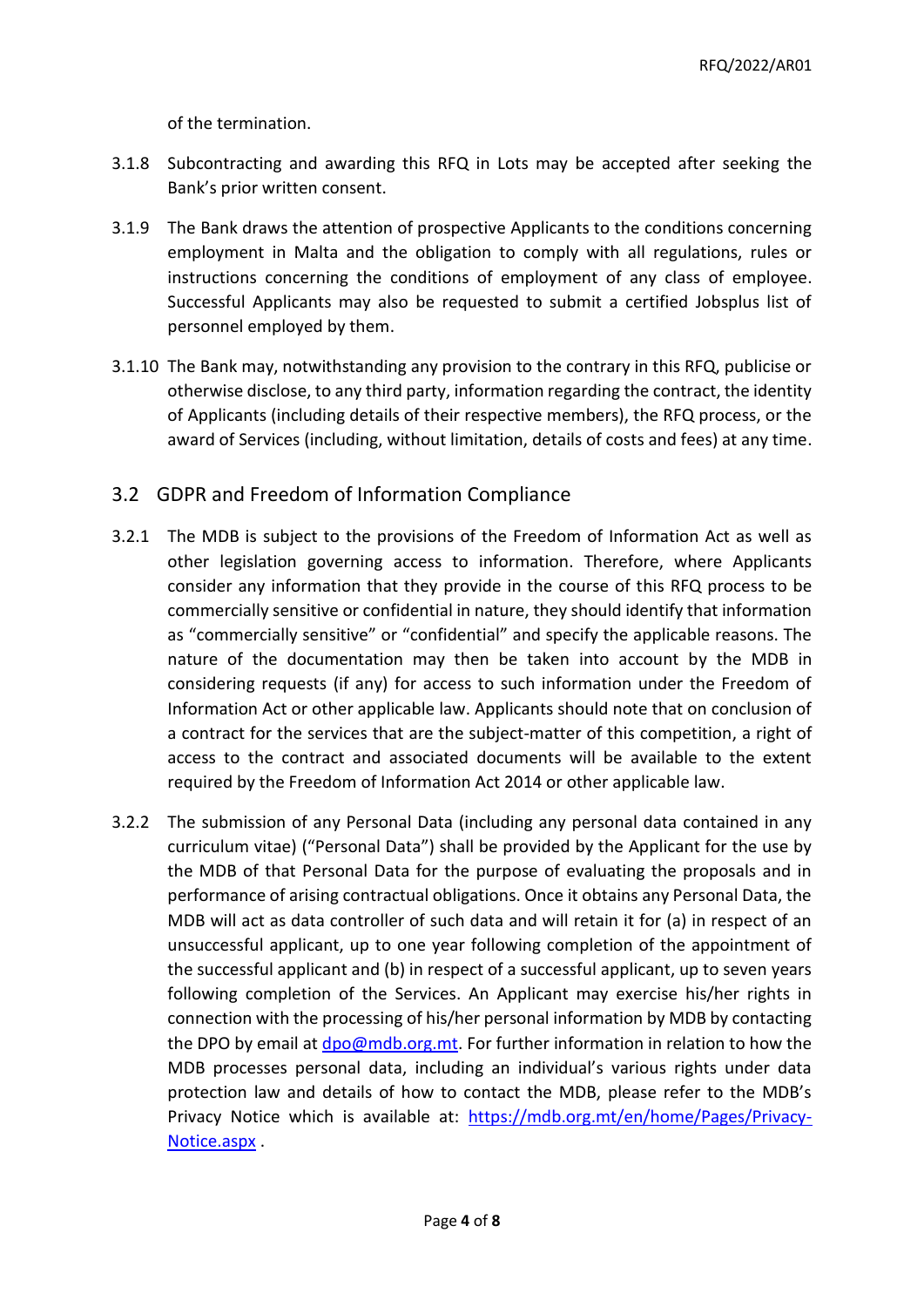### 4 INFORMATION REQUESTED

#### 4.1 Economic Operator Information

4.1.1 The MDB is asking interested Economic Operators to submit a response containing a signed ESPD Form.

#### 4.2 Requirement Details

- 4.2.1 The MDB seeks to acquire services for the design/formatting, printing, publication and photos for the Bank's Annual Report for the year 2021 with the following specifications:
	- 1. Designing service including formatting of the publication in line with the Bank's Annual Reports.
	- 2. Printing and binding quote of the document with the following publication characteristics:
		- Size: A4
		- Quantity: 100 copies
		- Pages: 100 pages
		- Print: full colour front and back black/colour OR (pictures/writeup section) 60/40
		- $Inside 120$  gsm
		- Cover 250 gsm + matt lamination
		- Finished perfect bound
- 4.2.2 The successful Applicant shall also provide a Price per picture (from the Applicant's photobook).
- 4.2.3 The successful Applicant must conform to the following time schedule:
	- Submission of final draft to be formatted and printed: 25 March 2022
	- Printing of document: 8 April 2022
- 4.2.4 With regard to clause 4.2.1 (1) on Designing service, the selected Applicant will be expected and required to liaise with the Bank's PR Consultants on the design of the Report.
- 4.2.5 A copy of the Bank's last Annual Report for the year 2020 can be made available if requested. Applicants are requested to submit any Annual Reports or key Publications designed, printed and/or published recently by themselves for corporate or public sector entities.
- 4.2.6 The successful Applicant will be required and expected to show flexibility throughout, in case of late or last-minute amendments, adjustments, changes and/or inclusions to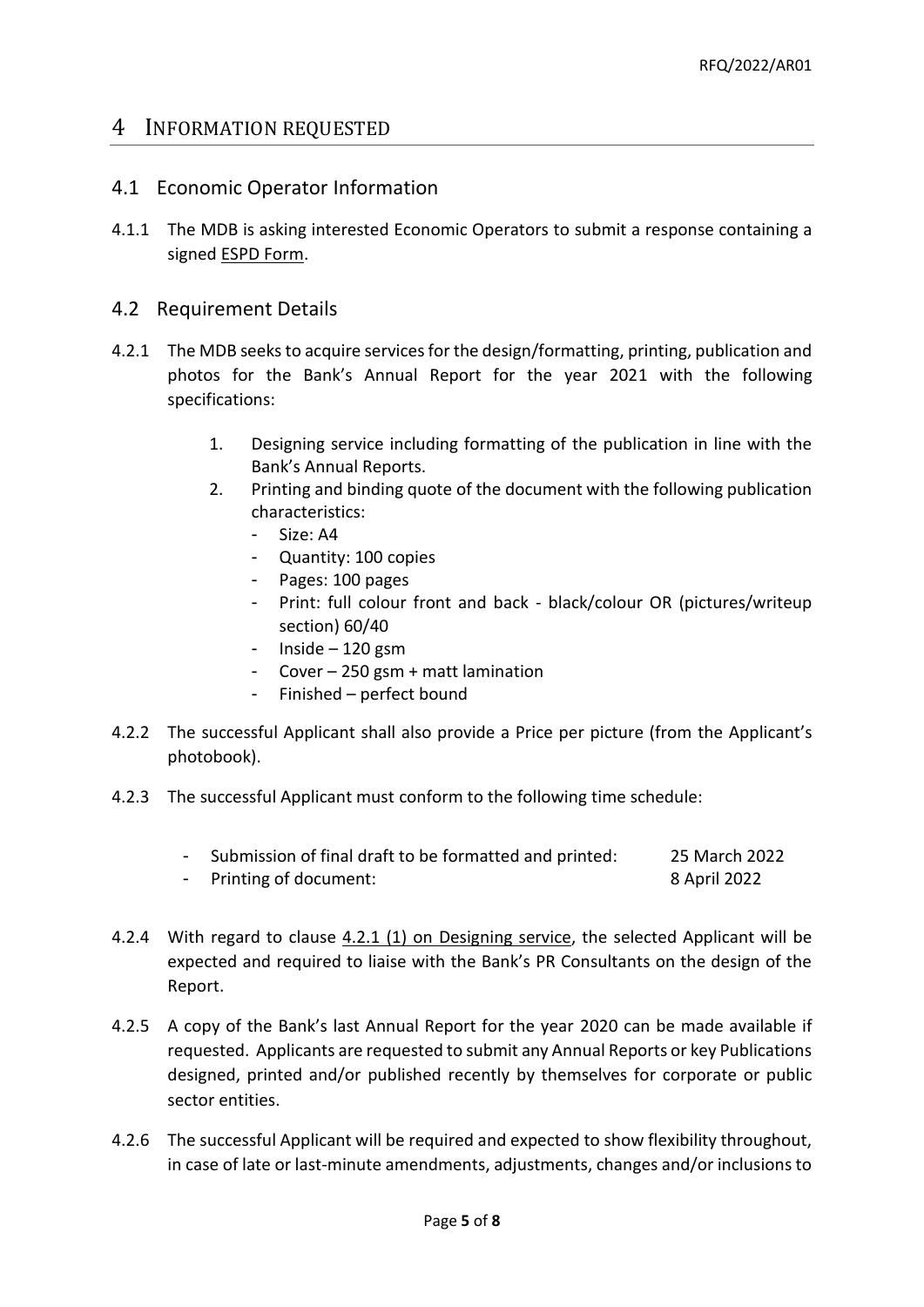the Bank's Annual Report.

#### 4.3 Response Format

- 4.3.1 Responses are to be straightforward, clear, concise and specific to the information requested. In order for submissions to be considered complete, Applicants must provide all the requested information mentioned in this document as well as any other comments, observations or suggestions which potentially may assist the MDB in the Request for Quotations.
- 4.3.2 In order to be able to fully evaluate the proposal, please include the following information within the submitted materials:
	- Proposed Project Plan including a Completion Date
	- Relevant Recent Experiences
	- Experience Level of Staff Assigned to the Project
	- Any third-party outsourcing envisaged to complete the project

#### 4.4 Award Criteria

4.4.1 The award criteria for this Call for Quotations will be based on the following:

|            | <b>Weightings</b> Evaluation Award Criteria                                |  |
|------------|----------------------------------------------------------------------------|--|
| <b>20%</b> | Quality of product & design / formatting                                   |  |
| 20%        | Proposed plan and deadlines including any time allocated for contingencies |  |
| 10%        | Relevant recent experience in similar assignment                           |  |
| 5%         | Experience level of staff assigned to the project                          |  |
| 45%        | Total cost including delivery service                                      |  |

#### 4.5 Financial Bid Form

4.5.1 Quotations are to be submitted and shall be awarded including any taxes/charges and any import duties applicable.

| <b>MDB Annual Report 2020</b>                | Amount $(\epsilon)$ |
|----------------------------------------------|---------------------|
| Designing service quote                      |                     |
| 2 Printing and binding quote - perfect bound |                     |
| 3 Price per picture (from your photobook)    |                     |
| <b>Total (incl. VAT)</b>                     |                     |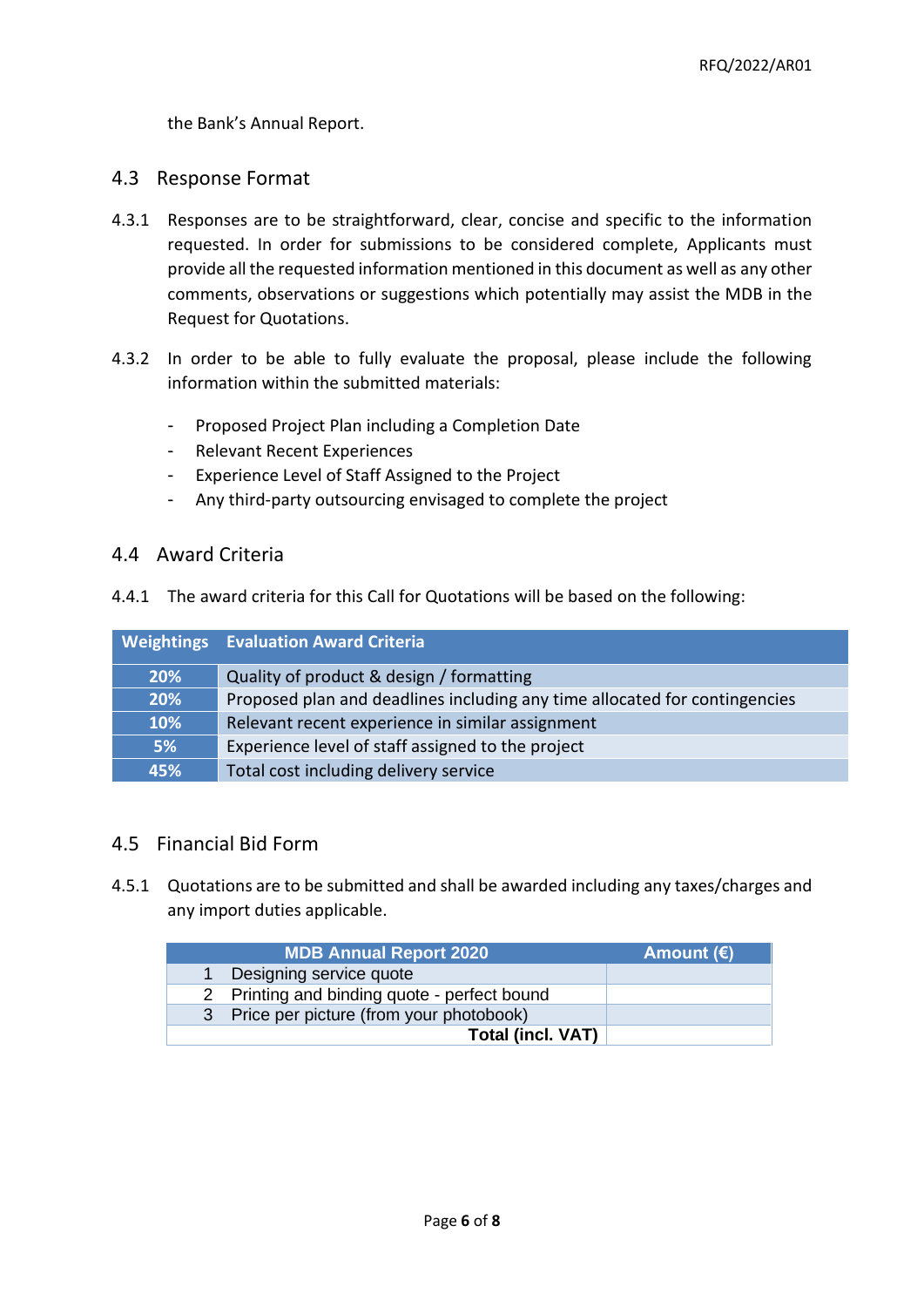#### **Annex I**



#### **Anti-Fraud Declaration**

I, the undersigned, hereby declare that in my official capacity to bind \_\_\_\_\_\_\_\_\_\_\_\_\_\_\_\_\_\_\_\_\_\_\_\_\_\_\_\_\_\_\_\_\_[name of company], and shall, upon award of this Request

for Quotation in relation to the MDB Annual Report 2021, bind itself to undertake all of the following:

- a. not to commit any form of fraud;
- b. to take appropriate measures to deter fraud;
- c. to introduce and maintain necessary procedures to prevent, detect and deal with suspected fraudulent activity;
- d. to report to the Bank all suspected fraud concerning any arrangement entered into with the Bank;
- e. if required, to assist the Bank in the investigation of suspected fraudulent activity and in the recovery of wrongfully obtained assets concerning an arrangement entered into with the Bank; and
- f. to ensure employees of the company report any suspicion of fraud.

Name:

Designation:

Name of Company:

\_\_\_\_\_\_\_\_\_\_\_\_\_\_\_\_

Date:

*MDB guarantees that any personal data processed within this form shall be in accordance with the requirements of local and EU legislation on data protection in force at the time of the data processing including the General Data Protection Regulation- (GDPR) (Regulation (EU) 2016/679. All the personal data collection in this form will be considered under the classification of 'confidential'. Persons have the right to access and port their personal data, rectify, erase and restrict their personal data and to object to processing in terms of the GDPR.*